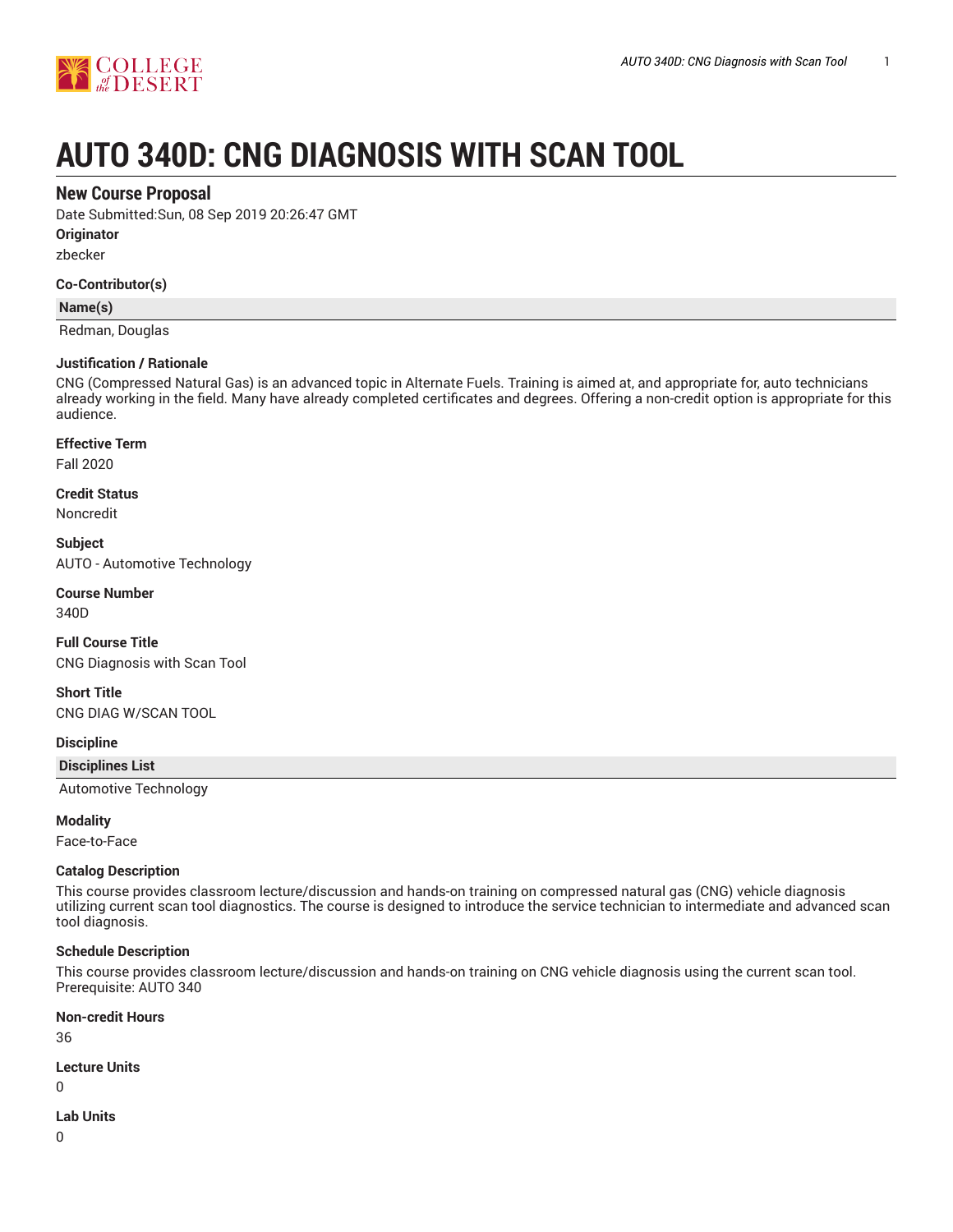

# **Lab Semester Hours**

 $\Omega$ 

**In-class Hours** 18

**Out-of-class Hours**

18

**Total Course Units**

 $\Omega$ 

**Total Semester Hours** 36

# **Override Description**

Noncredit courses do not have lecture and lab. The out of class hours were adjusted to provide the same total as the equivalent credit course.

**Prerequisite Course(s)** AUTO 340

# **Required Text and Other Instructional Materials**

**Resource Type** Web/Other

**Description** Manufacturer scan too material.

# **Resource Type**

Web/Other

**Description** Handouts provided by the instructor

## **Class Size Maximum**

21

## **Entrance Skills**

Students should be able to: Describe component overview and operation. Comply with shop and vehicle safety practices relevant to compressed natural gas (CNG) vehicles. List shop and vehicle safety practices relevant to compressed natural gas (CNG) vehicles. Describe CNG components and describe their operation.

## **Requisite Course Objectives**

AUTO 340-Basic CNG component overview and operation.

AUTO 340-Comply with shop and vehicle safety practices relevant to compressed natural gas (CNG) vehicles.

AUTO 340-Upon successful completion of this course, students will be able to: List shop and vehicle safety practices relevant to compressed natural gas (CNG) vehicles.

AUTO 340-Upon successful completion of this course, students will be able to: describe CNG components and describe their operation.

## **Course Content**

1. Review of CNG vehicle safety.

2. Diagnose, troubleshoot using current CNG system scan tool.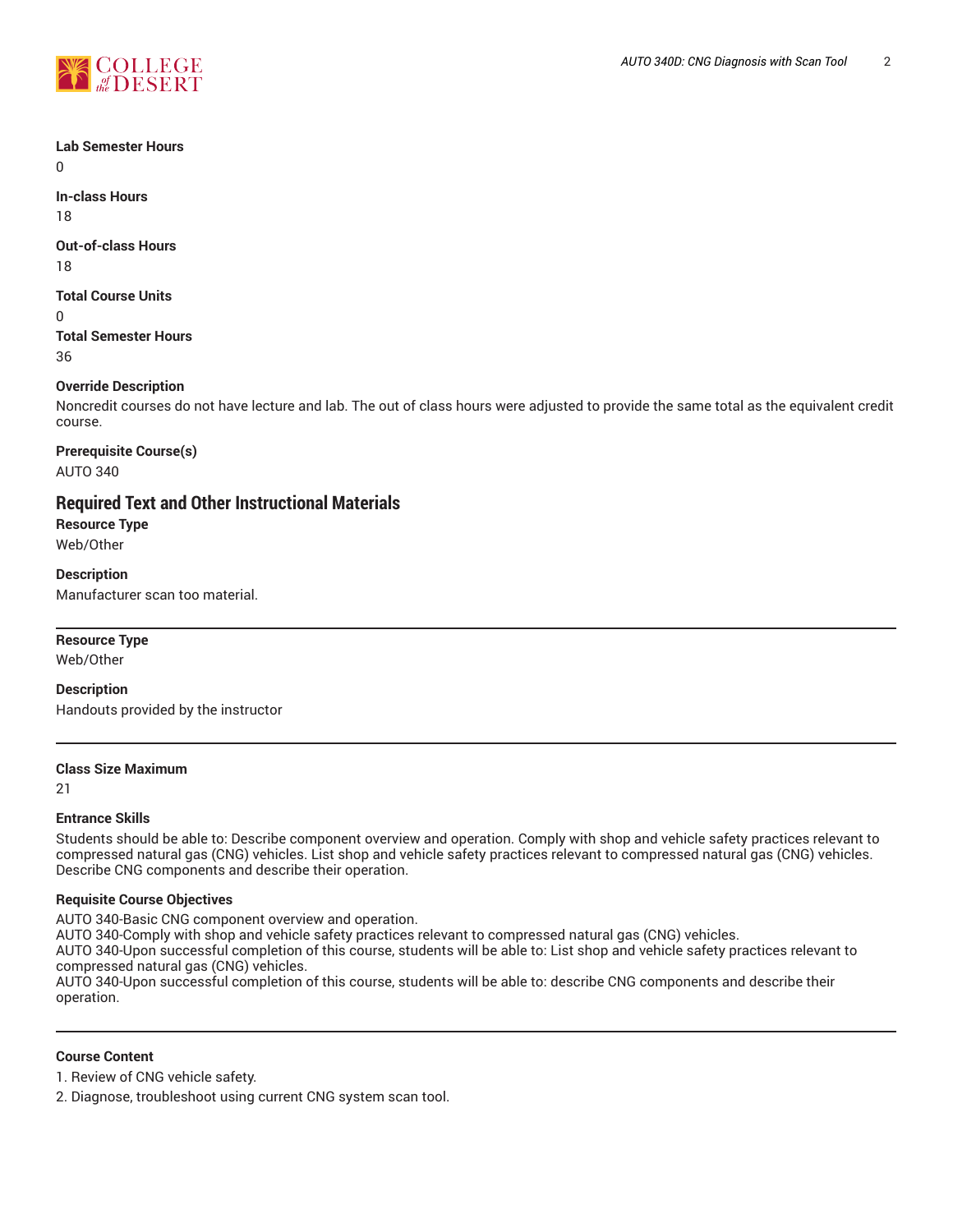

## **Course Objectives**

|             | <b>Objectives</b>                                                                                         |
|-------------|-----------------------------------------------------------------------------------------------------------|
| Objective 1 | Interpret and verify complaints; determine logical diagnostic steps.                                      |
| Objective 2 | Comply with shop and CNG vehicle safety practices.                                                        |
| Objective 3 | Perform diagnostic procedures on CNG vehicles with on-board computer/electronic scan tool system support. |

#### **Student Learning Outcomes**

| Upon satisfactory completion of this course, students will be able to: |                                                                                          |  |
|------------------------------------------------------------------------|------------------------------------------------------------------------------------------|--|
| Outcome 1                                                              | Perform actuation tests on CNG vehicle using a scan tool.                                |  |
| Outcome 2                                                              | Diagnose and repair a Check Engine light malfunction on a CNG vehicle using a scan tool. |  |

## **Methods of Instruction**

| <b>Method</b>                      | Please provide a description or examples of how each instructional<br>method will be used in this course.                                                                                 |
|------------------------------------|-------------------------------------------------------------------------------------------------------------------------------------------------------------------------------------------|
| Collaborative/Team                 | Student will work in a team setting while performing NATEF tasks,<br>researching information and group-based activities.                                                                  |
| Technology-based instruction       | Diagnostic equipment-based activities.                                                                                                                                                    |
| Observation                        | Student will be observed in lab, group activities, information research,<br>collaborative assignments, and other activities assigned.                                                     |
| Lecture                            | Each class is half lecture covering multiple aspects of course content.                                                                                                                   |
| Discussion                         | Student will participate in classroom discussions.                                                                                                                                        |
| Demonstration, Repetition/Practice | Each student will demonstrate their ability to correctly perform a given<br>task not limited to laboratory assignments, research projects, interactive<br>role-play and group activities. |

## **Methods of Evaluation**

| <b>Method</b>                            | Please provide a description or examples of how<br>each evaluation method will be used in this course.                                              | <b>Type of Assignment</b> |
|------------------------------------------|-----------------------------------------------------------------------------------------------------------------------------------------------------|---------------------------|
| Written homework                         | Readings from provided material. Homework to<br>include multiple-choice questions, fill in the blank<br>and essay questions to be graded each week. | In Class Only             |
| Self-paced testing, Student preparation  | Student may participate in role play activities and be In Class Only<br>required to do a visual presentation.                                       |                           |
| Student participation/contribution       | Lab activities and student may participate in role<br>play activities.                                                                              | In Class Only             |
| Group activity participation/observation | Student will be observed activities in lab, group<br>activities, information research, collaborative<br>assignments, and other activities assigned. | In and Out of Class       |
| Laboratory projects                      | Student will participate in lab based activities to<br>complete their NATEF standards job sheets.                                                   | In Class Only             |
| Other                                    | Out-of-class hours will be accounted for<br>electronically through the learning management<br>system.                                               | Out of Class Only         |

## **Assignments**

#### **Other In-class Assignments**

- 1. Lecture notes.
- 2. Problem solving participation and discussion.
- 3. Hands on activities.

#### **Other Out-of-class Assignments**

- 1. Readings from materials provided.
- 2. Homework materials provided multiple-choice questions, fill in the blank and essay questions to be graded each week.
- 3. Assigned readings and written summaries from selected instructor handouts.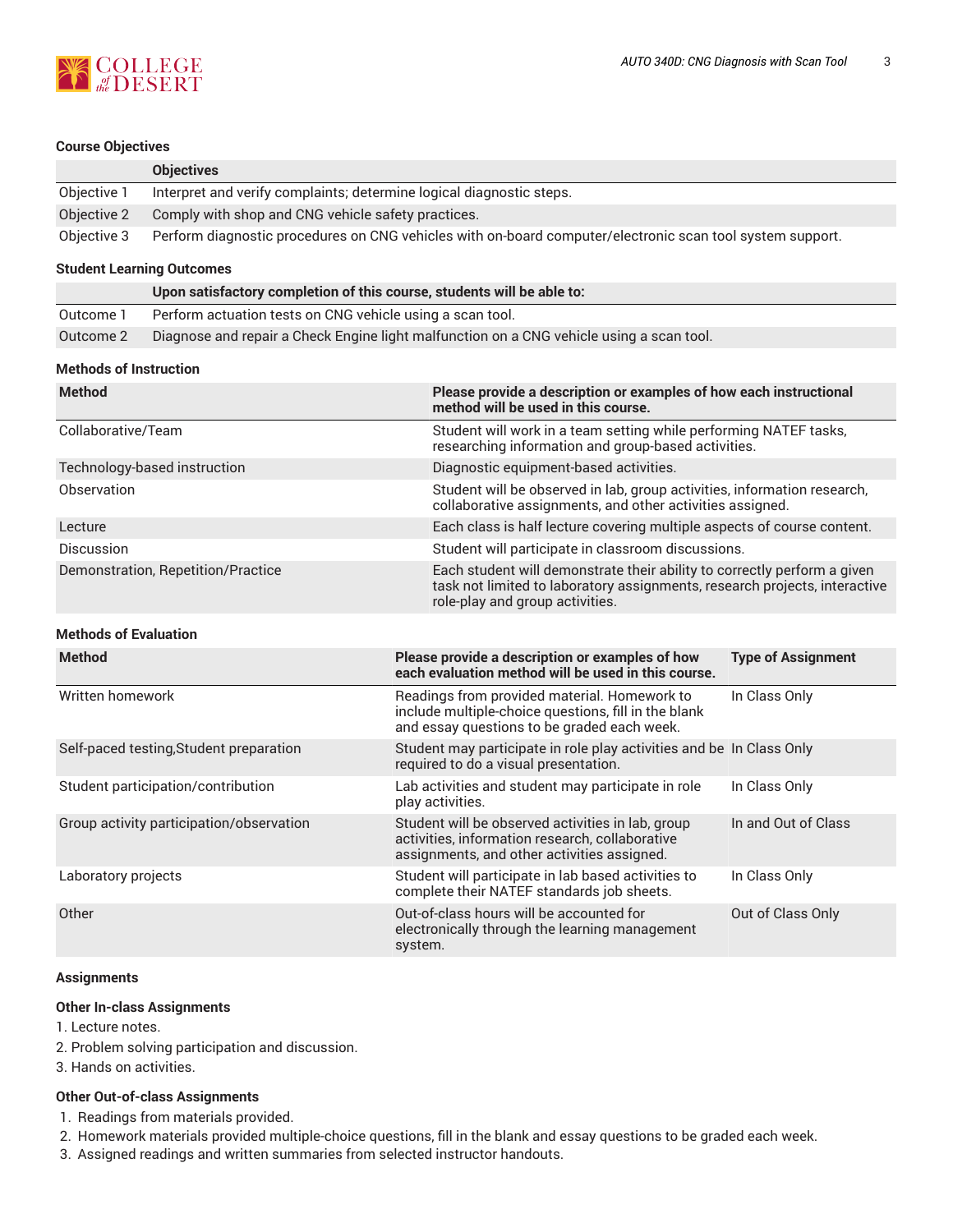

- 4. Written summaries and analysis of assigned websites.
- 5. Vehicle diagnosis, troubleshooting and repair of personal, shop and other vehicles to be evaluated by the instructor during lab time.
- 6. Must develop teamwork skills through lab activities and assigned special projects.

**Grade Methods**

Pass/No Pass Only

# **MIS Course Data**

**CIP Code** 47.0614 - Alternative Fuel Vehicle Technology/Technician.

**TOP Code** 094840 - Alternative Fuels and Advanced Transportation Technology

**SAM Code** C - Clearly Occupational

**Basic Skills Status** Not Basic Skills

**Prior College Level** Not applicable

**Cooperative Work Experience** Not a Coop Course

**Course Classification Status** Other Non-credit Enhanced Funding

**Approved Special Class** Not special class

**Noncredit Category** Short-Term Vocational

**Funding Agency Category** Not Applicable

**Program Status** Program Applicable

**Transfer Status** Not transferable

**Allow Audit** Yes

**Repeatability** Yes

**Repeatability Limit** NC **Repeat Type** Noncredit

**Justification**

Noncredit courses are repeatable until students are comfortable they have achieved the skills and knowledge to meet the outcomes and objectives of the course.